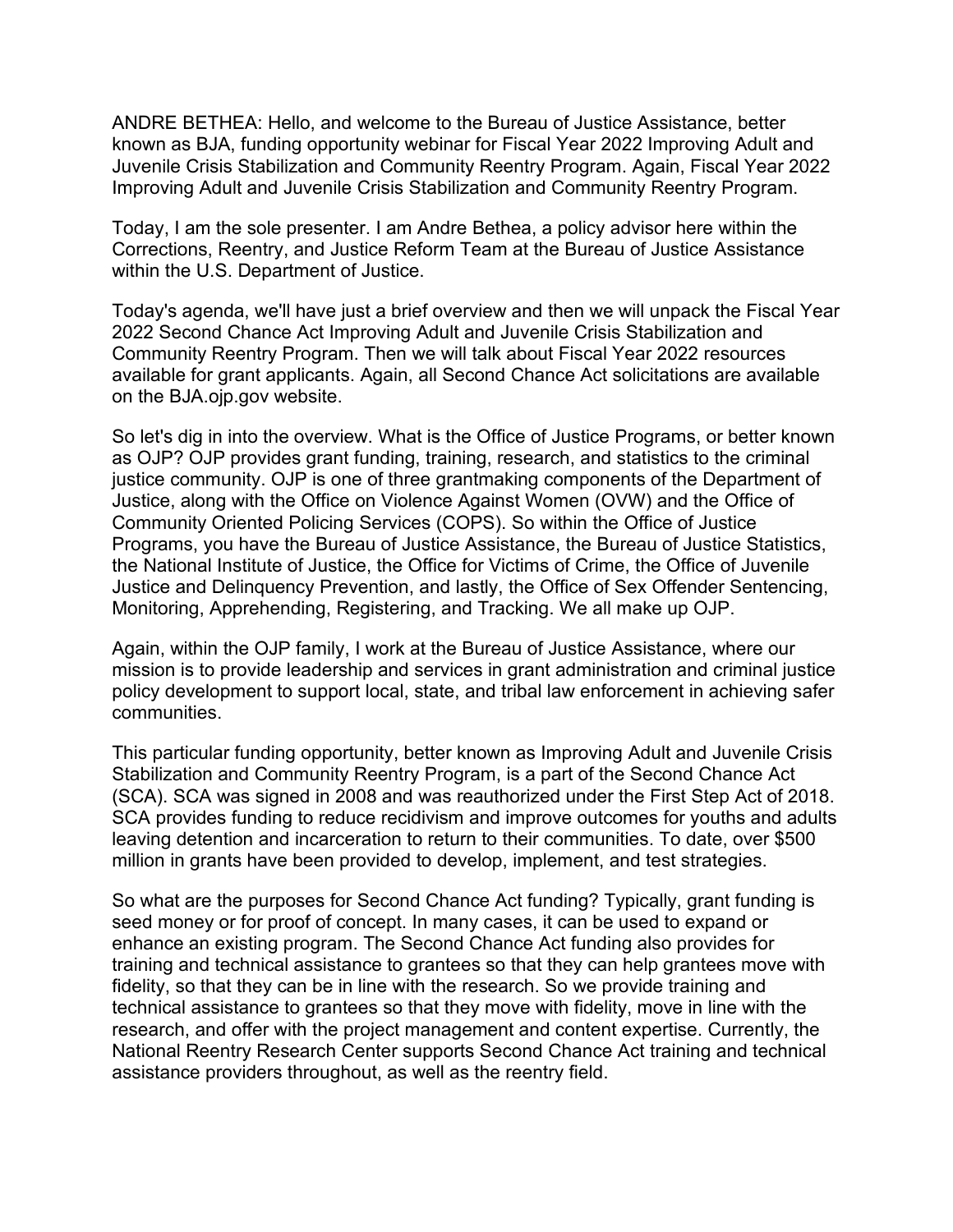Again, now we're going to tap into and unpack the Fiscal Year 2022 Second Chance Act Grant Program's current funding opportunity regarding Improving Adult and Juvenile Crisis Stabilization and Community Reentry Program.

The Crisis Stabilization and Community Reentry Program supports state, local, and tribal governments, as well as community-based nonprofit organizations and eligible behavioral health providers, to coordinate and provide comprehensive treatment, recovery, and other supportive reentry services to people experiencing mental health, substance use, or co-occurring disorders who are currently involved in the criminal justice system or were formerly involved. Programs funded under this solicitation must ensure that individuals are screened, assessed, and identified for program participation and clinical services during pretrial detention, or as early as possible upon incarceration and prior to release. Following release from incarceration or pretrial detention, participants should receive discharge planning services based on the results of their screening and assessment that support continuity of care and long-term recovery in the community.

Who is eligible for this funding? Well, city or township governments, including county governments. Native American tribal governments that are federally recognized, as well as Native American tribal organizations other than those that are federally recognized tribal governments. Nonprofits having 501(c)(3) status with the IRS, other than institutions of higher education. This also includes nonprofits that do not have a 501(c)(3) status with the IRS, other than institutions of higher education. Public and state-controlled institutions of higher education are included in the eligibility. Public housing authorities, Indian housing authorities, you are included. State governments are eligible applicants.

The goal of the Crisis Stabilization and Community Reentry Program is to provide clinical and recovery support services that establish treatment, suicide prevention, and continuity of recovery in the community for people with mental health, substance use, or co-occurring disorders upon their release from a correctional facility. In Fiscal Year 2022, we estimate up to 10 awards for the Crisis Stabilization and Community Reentry Program, with each award up to \$750,000 for 36 months of a performance duration.

Let's tap into the objectives of the Improving Adult and Juvenile Crisis Stabilization and Community Reentry Program. Provide training and education for criminal and juvenile justice agencies, mental health and substance use agencies, and community-based behavioral health providers on interventions that support best practices, diversion models, crisis response services. Engagement and recovery supports, treatment, and services. Access to medication while in an incarcerated setting and continuity of care during reentry into the community. Another objective of this wonderful program: ensure that individuals with serious mental illness are provided timely access to the appropriate recovery supports that may include care support services, medication management (including long-acting injectable medications where clinically appropriate), case management, and psychosocial therapies.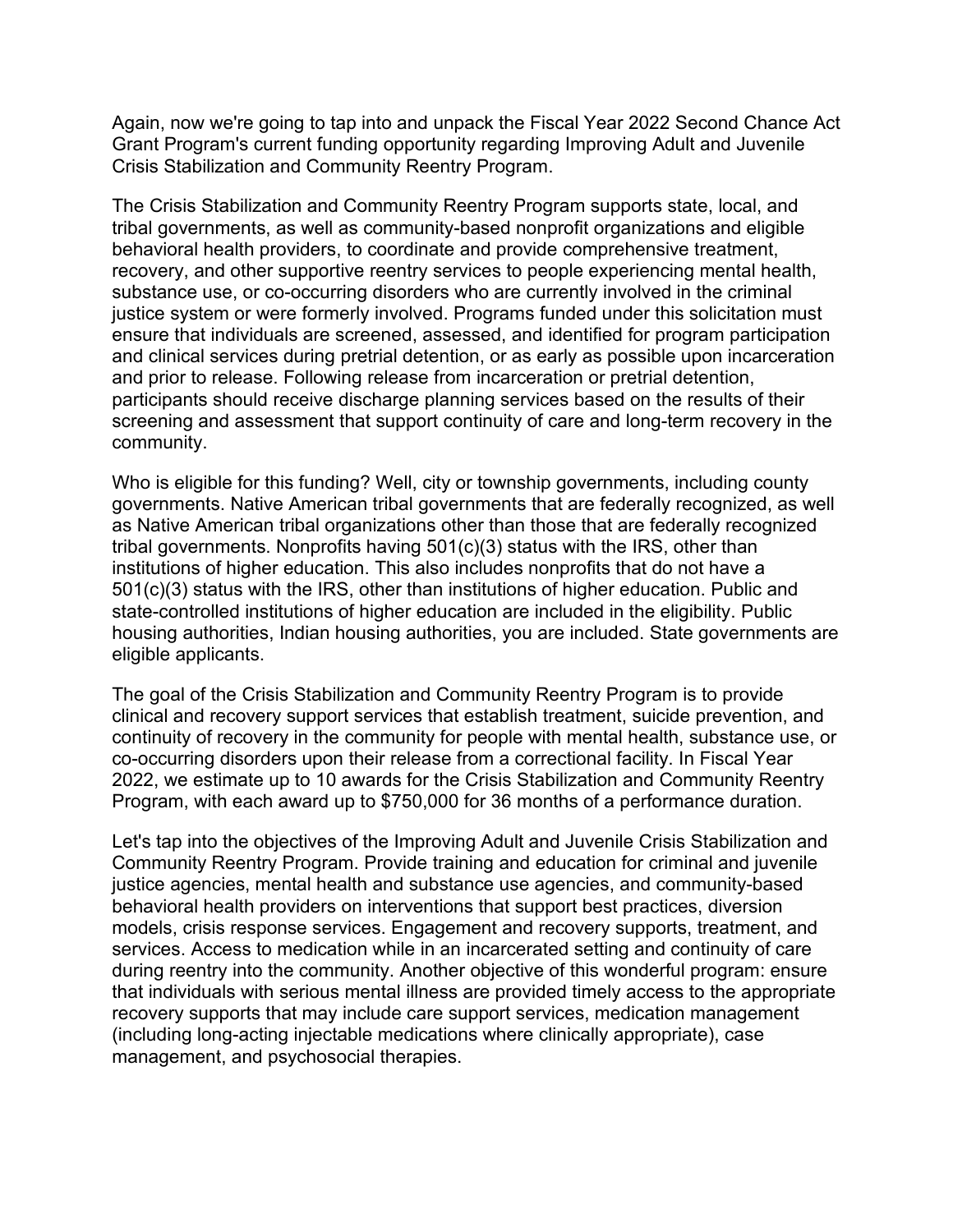Now we're going to unpack the deliverables for the Fiscal Year 2022 Improving Adult and Juvenile Crisis Stabilization and Community Reentry Program. Number one, a datadriven action plan to be developed with input from the Bureau of Justice Assistance and the assigned technical assistance provider. This must be submitted within six months of receiving your final budget approval. The last deliverable, a final report at the end of the project period.

Just a comment about evidence-based programs or practices. The Office of Justice Programs strongly encourages the use of data and evidence in policymaking and program development for criminal justice, juvenile justice, and crime victim services. For additional information and resources on evidence-based programs or practices, see the OJP Grant Application Resource Guide. That link is throughout the solicitation and certainly is available just by typing, "Office of Justice Programs Grant Application Resource Guide."

Now we must do some information regarding potential evaluation of programs and activities. The Office of Justice Programs may conduct or support an evaluation of the programs and activities funded under this solicitation. For additional information, see again the OJP Grant Application Resource Guide in the section entitled, "Information Regarding Potential Evaluation of Programs and Activities." Simply stated, should you be awarded this particular funding, there could be a chance that in the future OJP may want to conduct or support an evaluation of your grant-funded program.

So the Office of Justice Programs has some priority areas that align with the current administration. Priority considerations supporting Executive Order 13985, *Advancing Racial Equity and Support for Underserved Communities Through the Federal Government*. So the additional statutory priority considerations. As articulated in the Crisis Stabilization and Community Reentry Act of 2020, priority consideration will be given to applications that ensure program participants are provided with continuity of care in a community care provider program and adopt policies that focus on programing, strategies, and educational components for reducing recidivism and probation violations. For the purposes of this priority, the continuity of care shall involve the coordination of correctional facility treatment programs with qualified community behavioral health providers and other recovery supports, pretrial release programs, parole supervision programs, halfway house programs, and participation in peer recovery group programs, which may aid in ongoing recovery after the individual is released from the correctional facility. For the purposes of this priority, "community care provider program" means a community mental health center or certified community behavioral health clinic that directly provides to an individual, or assists in connecting an individual to the provision of, appropriate community-based treatment, medication management, and other recovery support when the individual leaves a correctional facility at the end of a sentence or on parole.

Now we're going to tap into some of the Bureau of Justice Assistance Fiscal Year 2022 resources available for grant applicants. Application assistance is provided by Grants.gov. This provides technical assistance with submitting the mandated SF-424 and SF-LLL. They have a customer support hotline that operates 24 hours a day,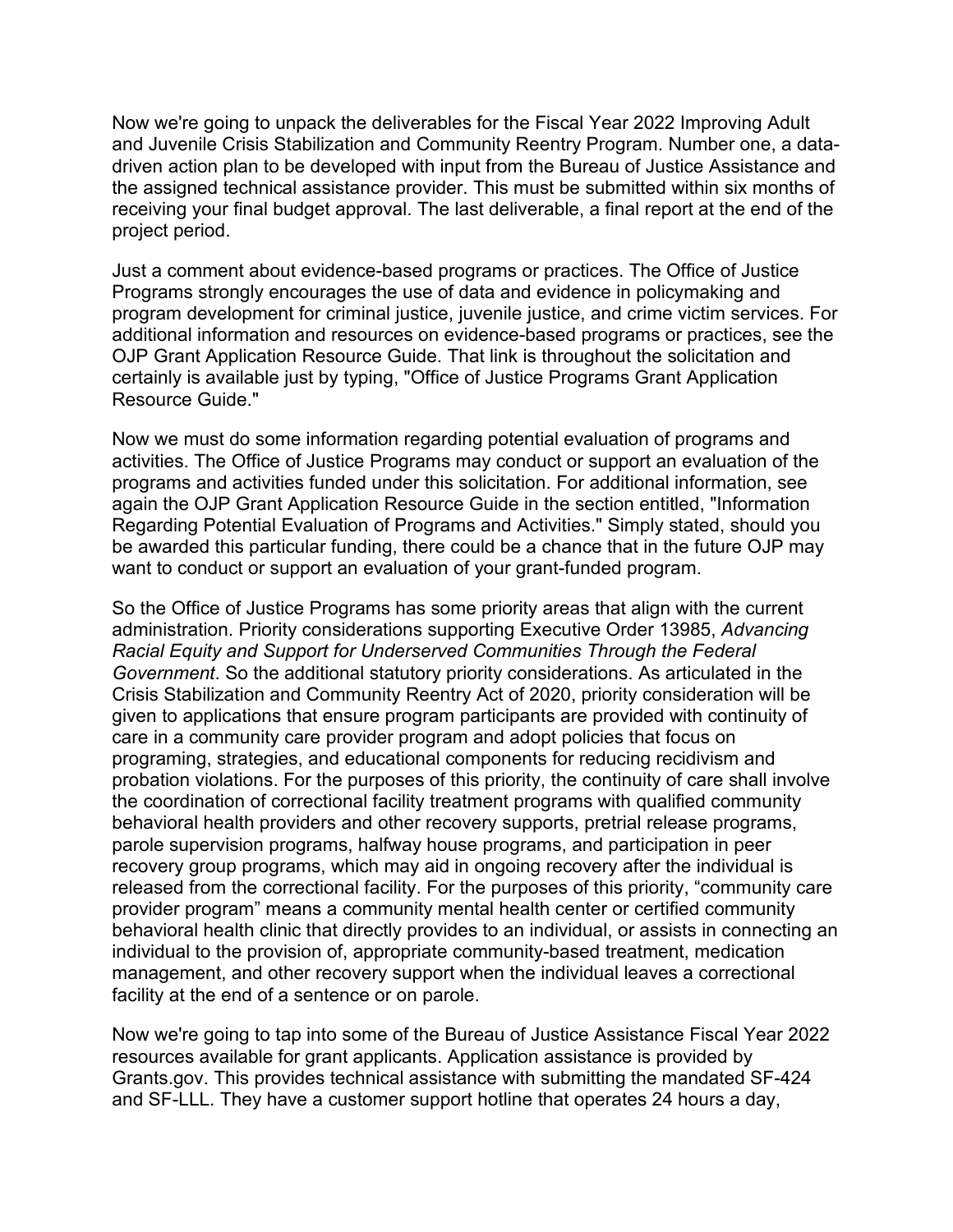7 days a week except on federal holidays. And the emails are pretty simple: support@grants.gov. This application assistance provides information on available federal funding opportunities for various federal agencies.

The next big topic outside of Grants.gov is JustGrants. So, there is application assistance available. JustGrants has technical support. It provides technical assistance with submitting the full application and the Department of Justice's Justice Grants System, better known as JustGrants. There's a customer support hotline. However, it is only available Monday through Friday between 5:00 a.m. and 9:00 p.m. Eastern Standard Time. On Saturday, Sunday and Federal holidays, it's only available from 9:00 a.m. to 5:00 p.m. Eastern Standard Time. There is an email that is provided in the solicitation, and I'll just repeat it for now: JustGrants.Support@usdoj.gov. Again, JustGrants.Support@usdoj.gov. I encourage all applicants to become familiar with Grants.gov as well JustGrants.

There are other application assistance and supports. We have the Office of Justice Programs Response Center. There's an email, grant@ncjrs.gov. Again, grant@ncjrs.gov. You will use that email for any questions that you may have about the content and material and requirements for the Improving Adult and Juvenile Crisis Stabilization and Community Reentry Program. This OJP Response Center provides solicitation support and general assistance. Again, they have a toll-free number. They have a TTY number. And for all your questions, grants@ncjrs.gov. The response center hours of operation are 10:00 a.m. to 6:00 p.m. Eastern Time. They're only available Monday through Friday. This is also an opportunity for each person listening to subscribe and receive email notifications of new funding opportunities and other resources. You can sign up to receive the twice-monthly JUSTINFO newsletter as well as the weekly Funding News email. So again, all of this is available at OJP.gov/subscribe, and be sure to select grants/funding as an area of interest.

Reminder. There are dual deadlines. Applications will be submitted in a two-step process, each with its own deadline. Step 1: Submit an SF-424 and an SF-LLL at Grants.gov. Step 2: Submit the full application with attachments at JusticeGrants.usdoj.gov, that's better known as JustGrants. Submission deadline times for both Grants.gov and JustGrants are now 8:59 p.m. Eastern Standard Time and not 11:59 p.m. Eastern Standard Time as it was in the past years. So just a reminder for you all who are familiar with grant programs coming out of BJA and OJP, 8:59 p.m. Eastern Standard Time is now the deadline time. Read the solicitation carefully for further guidance.

BJA and OJP have finally joined the new millennium. Text OJP your email address to 468-311 to subscribe. We have social media, Facebook, Twitter, YouTube, all available "DOJBJA," real-time, real information meant for each and every one of you. For more information on funding opportunities, publications, initiatives, visit BJA's website, BJA.ojp.gov.

Again, we just want to use this quick reference to reiterate some of the important contacts. So for solicitation content assistance, you're reaching out to the Response